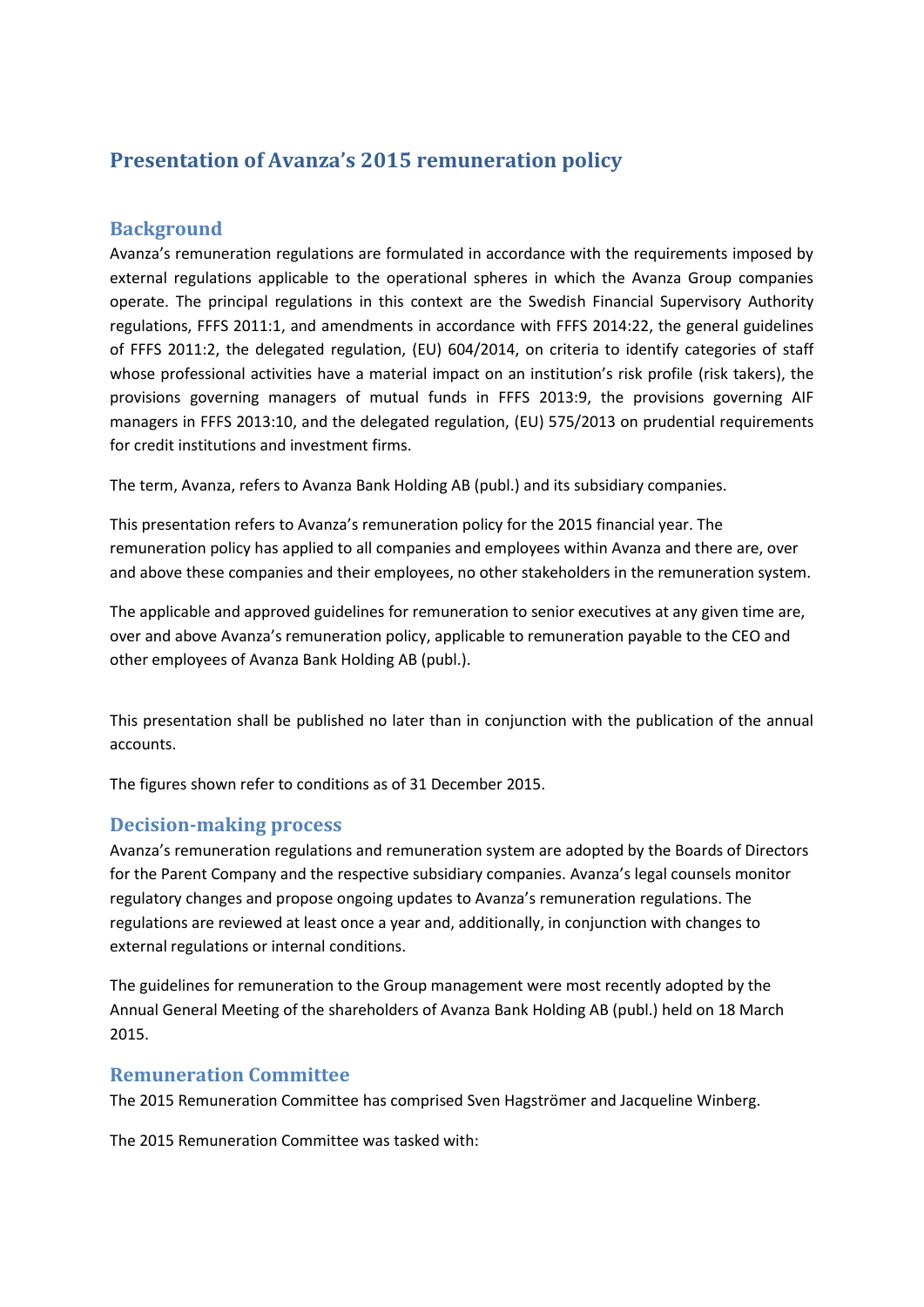- conducting an independent assessment of Avanza's remuneration policy and remuneration system;
- preparing the Board's resolution concerning guidelines for remuneration to the Group management;
- preparing the Board's resolution concerning measures for monitoring the implementation of Avanza's remuneration policy and remuneration system;
- preparing the Board's resolution concerning remuneration to senior executives;
- preparing the Board's resolution concerning remuneration to employees with overall responsibility for any of Avanza's control functions.

The preparation of the Board's resolutions takes into account the long-term interests of shareholders, investors and other stakeholders.

The Remuneration Committee has held 2 minuted meetings in 2015 and the members have also been in ongoing contact with each other.

No external consultants have been engaged for the drafting of the remuneration regulations.

#### **Characteristics of the remuneration system**

Avanza's remuneration regulations are structured to encourage good performances and to attract new employees. They shall, at the same time, counteract excessive risk-taking and conflicts of interest and shall promote sound and efficient risk management.

#### **Balance between salary and variable remuneration**

Avanza endeavours to maintain a reasonable balance between an individual's fixed salary and variable remuneration, such that the fixed salary accounts for a sufficiently large share of the employee's total remuneration package that it is possible to set the variable remuneration at SEK 0.

The scale and cost of the capital required to conduct the operations and the risk that future income expectations cannot be realised shall be taken into account in conjunction with decisions on the percentage of the remuneration package that shall comprise variable remuneration. The risk that the variable remuneration may entail risks being taken in order to influence the period's profits, the scale and cost of the liquidity risk (the extra capital required to conduct the operations in question) shall also be taken into account.

The variable remuneration payable to an employee per annum shall never exceed 100% of the fixed annual salary for the employee in question.

#### **Criteria for fixed remuneration**

Fixed remuneration shall be determined in advance for the work that the employee is employed to perform and shall reflect relevant professional experience and organisational responsibility, as stated in the employee's contract of employment and job description.

#### **Criteria for variable remuneration**

Employees of Avanza may receive variable remuneration, over and above their fixed salary, for results achieved during the 2015 financial year. The variable remuneration, which is not predetermined either by amount or scale, is determined for every individual employee on the basis of a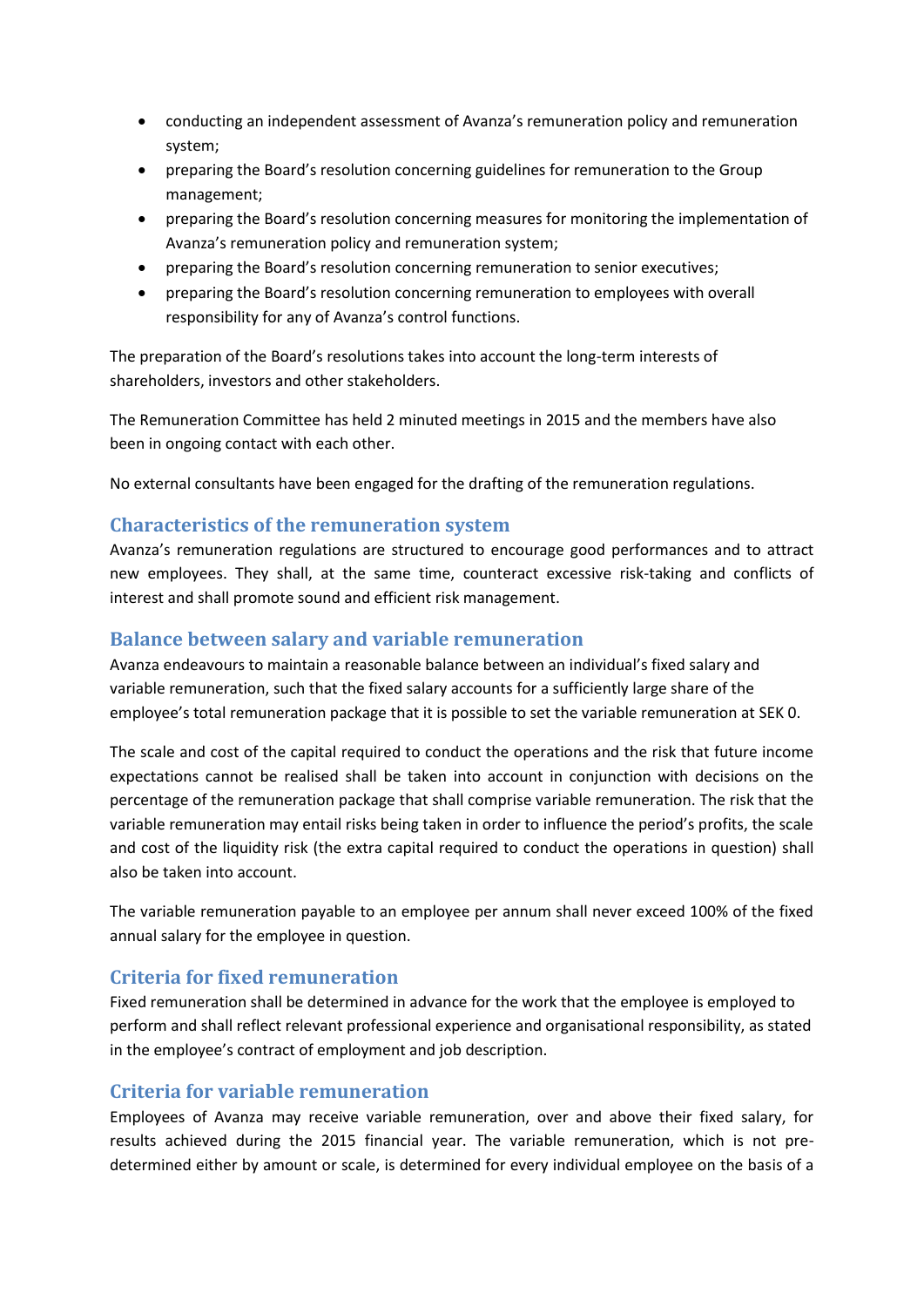qualitative evaluation of the results of the employee's individual performance in relation to the individual goals set for that employee. The individual goals are based on the overall goals of the department and the company.

Both financial and non-financial criteria shall be taken into account when assessing the employee's results. If the results for Avanza are negative, the fundamental principle states that no variable remuneration shall be paid to the Group management employee for the calendar year in question.

The total variable remuneration disbursed to Avanza's employees may not be so large that it limits Avanza's ability to maintain an adequate capital base or, where necessary, to strengthen the capital base.

## **Basic principles for individual goals**

All employees have individual goals that are set for each year and which focus on the employee's primary duties. The individual goals shall be specific, quantifiable, accepted by both manager and employee, realistic but challenging, and time-limited. The individual goals shall reflect the overall goals of Avanza, which shall be broken down by the respective department and, ultimately, into individual goals.

## **Risk analysis**

Avanza's operations are characterised by a low level of risk-taking, and Avanza substantially reduces its risk exposure by avoiding such activities as proprietary trading.

All variable remuneration is determined in a discretionary manner on the basis of a qualitative assessment of individual performances in relation to individual goals. Avanza works actively to ensure that no individual goals, or the associated variable remuneration, encourage excessive risktaking. Avanza does not guarantee disbursement of any variable remuneration.

The Board conducts annual reviews and determinations to establish which employees may affect Avanza's risk level, based on an analysis that identifies the positions that may have a material impact on Avanza's risk profile.

## **Risk takers**

Avanza has identified all employees on the basis of the following employee categories in that individuals in these positions have typically been adjudged to be capable of having a material impact on Avanza's risk profile:

- senior executives;
- employees with responsibility for control functions;
- other risk takers who are adjudged to be capable of having a material impact on Avanza's risk profile; and
- employees with a total remuneration package corresponding to the minimum that a Group management employee would receive for the same calendar year.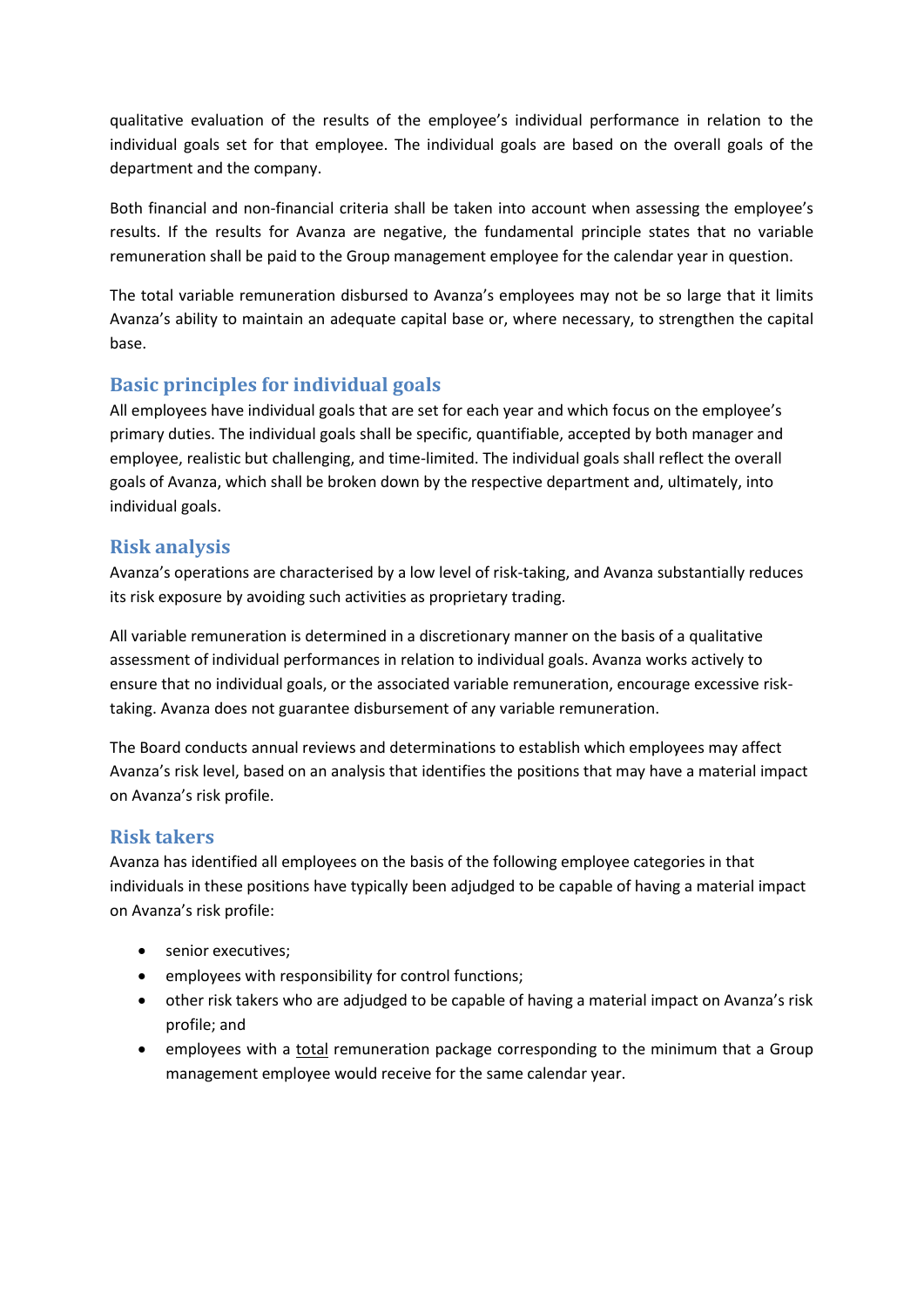## **Deferment and disbursal of variable remuneration**

The fundamental rule states that at least 40% of the variable remuneration to risk takers whose variable remuneration during the calendar year totals a minimum of SEK 100,000 shall be deferred for between three and five years before disbursement or before title transfers to the employee.

At least 60% of the variable remuneration to employees in a senior executive position and to other risk takers whose variable remuneration for the calendar year totals the average of the variable remuneration paid to the Group management for the same calendar year shall be deferred for between three and five years before disbursement or before title transfers to the employee.

When Avanza determines the percentage of the disbursement to be deferred and the period for which it is to be deferred, consideration shall be given to the company's business cycle, the risk entailed by the commercial operations, the employee's responsibilities and duties, and the size of the variable remuneration payment.

When determining the period for which disbursement is to be deferred, the scale of the employee's responsibilities and of the risk the employee may take shall be considered in relation to the point in time when such potential risks may materialise, together with the point in time when the long-term result can definitively be established. The aim is to ensure any risks have materialised before disbursement occurs.

Avanza disburses the retained portion of the remuneration once a year, evenly spread over the period for which the remuneration has been deferred (pro rata). The first payment may not be made until the variable remuneration has been established.

#### **Criteria for disbursement of retained remuneration**

Retained variable remuneration will only be disbursed to the employee when such disbursement is justifiable with due consideration for Avanza's financial position and when it is motivated by Avanza's and the employee's results. Such remuneration may also be totally revoked.

Should it, furthermore, subsequently become apparent that a previous decision regarding variable remuneration to a risk taker was based on incorrect data, the decision shall be reviewed. An evaluation of the criteria that formed the basis for the original decision shall, therefore, be conducted in order to permit the identification of any such incorrect data prior to every occasion on which retained variable remuneration is to be disbursed. If a previously confirmed variable remuneration payment is revised after review, a reduction in the retained portion of the variable remuneration shall initially be effected. A reduction in the variable remuneration for the current calendar year is a secondary option, and, finally, a reduction in variable remuneration for future calendar years.

#### **Remuneration for 2015**

Avanza has carried the following remunerations as expenses for the 2015 financial year, broken down as follows:

Avanza does not steer its operations towards any specific products or areas; rather the Group as a whole comprises a single business area, and the amounts carried as expenses and shown below consequently refer to the Group as a whole.